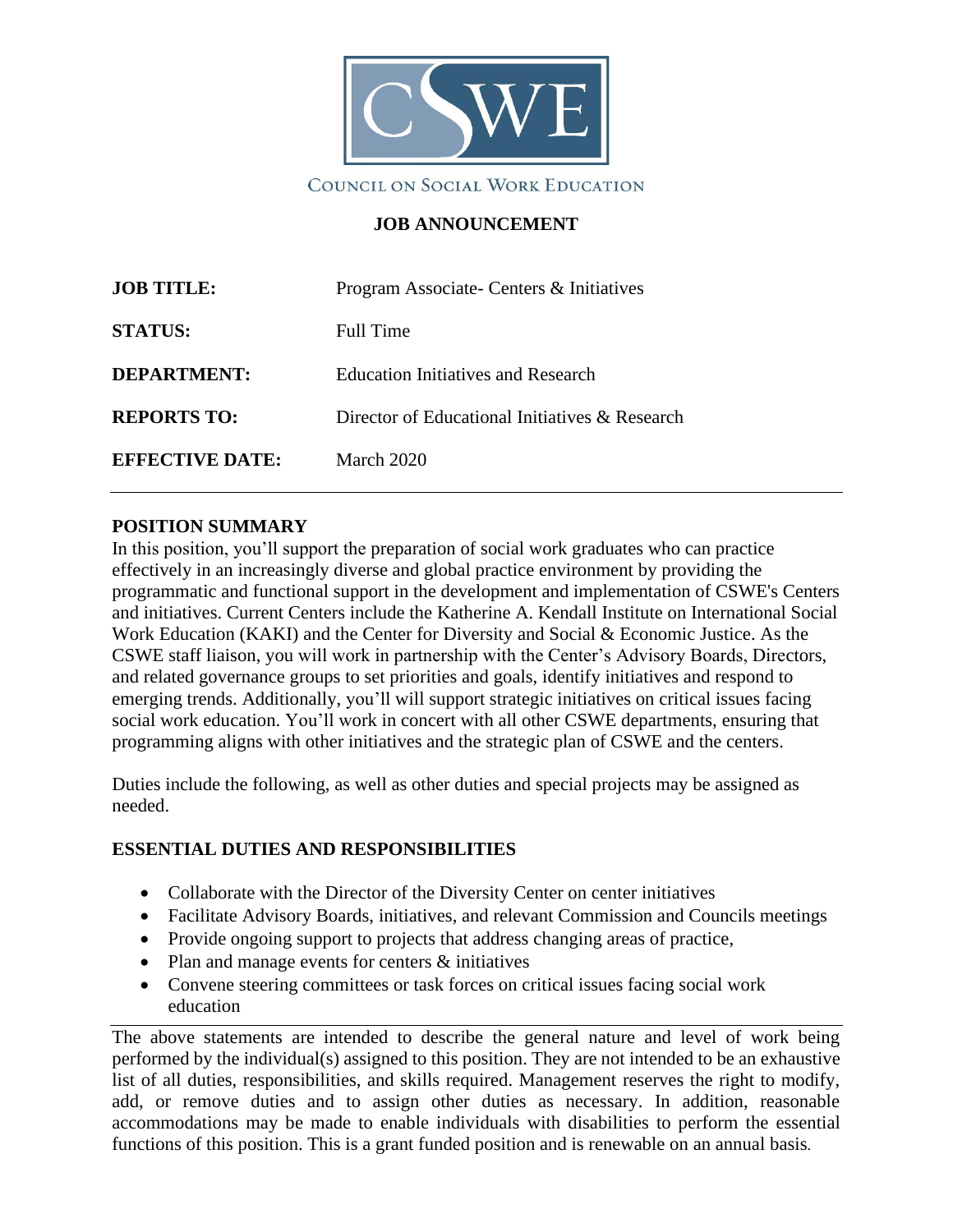- Serve as staff liaison for the Commission on Global Social Work Education and its affiliated Councils.
- Project management for the Social Work Healthcare Education and Leadership Scholars (HEALS) program in collaboration with the National Association of Social Workers.
- Assist in the development and implementation of center products and initiatives
- Facilitate the awards and lecture process for the centers and Commission events at the Annual Program Meeting
- Develop content for marketing channels—print collateral, email, website, etc.
- Compile and submit programmatic reports
- Manage Katherine A. Kendall Institute grant program including request for proposals, review process, issuing grant agreement, and tracking grantee reports
- Maintain center budgets and monitor expenses and revenue
- Coordinate and compile the regional Global Agenda report
- Collaborate and develop partnerships with relevant organizations including international social work bodies
- Provide ongoing support to projects that address changing areas of practice,

# **QUALIFICATIONS, KNOWLEDGE, SKILLS**

- Master's Degree (MSW preferred) and at least two (2) years relevant experience
- Knowledge or experience in social work or social work education, particularly in international and diversity issues
- Fluency with MS Office and e-mail applications, comfortable using variety of software application
- Successful track record in a membership organization, collaborative teams, or higher education
- Proven ability to work collaboratively with diverse volunteers and volunteer groups
- Excellent organizational skills and ability to handle multiple project simultaneously

## **ADA SPECIFICATIONS**

This position is primarily sedentary and is performed in an office setting. The physical demands of this position include use of a computer, telephone and standard office equipment and to carry articles used in program activities. Occasional travel within the United States may be necessary 1 – 2 times per year. To be qualified, you must have the requisite skills, experience and education for the job and must also be able to perform the essential functions of the job, with or without reasonable accommodation. The Council on Social Work Education provides reasonable accommodations to applicants upon request.

The above statements are intended to describe the general nature and level of work being performed by the individual(s) assigned to this position. They are not intended to be an exhaustive list of all duties, responsibilities, and skills required. Management reserves the right to modify, add, or remove duties and to assign other duties as necessary. In addition, reasonable accommodations may be made to enable individuals with disabilities to perform the essential functions of this position. This is a grant funded position and is renewable on an annual basis.